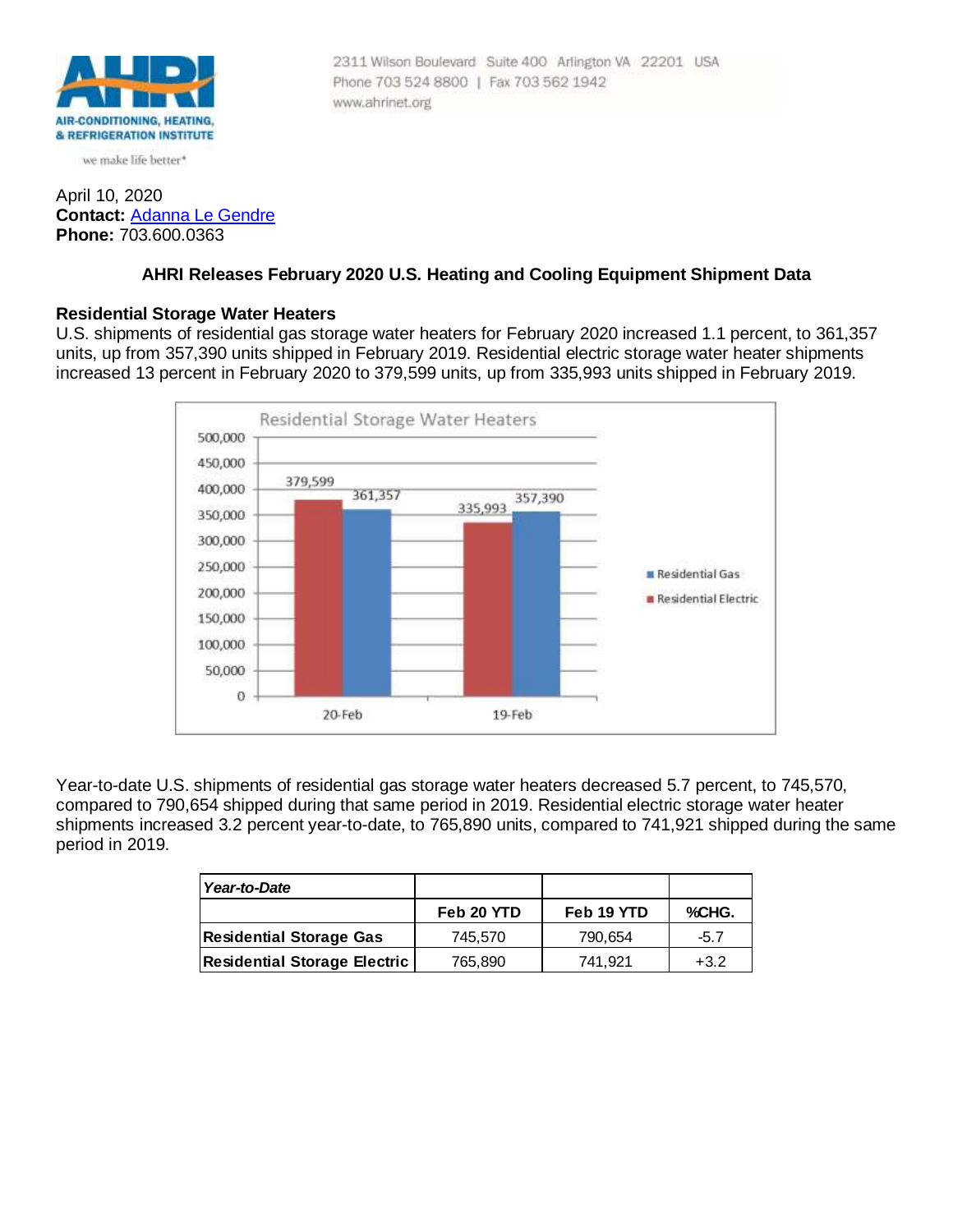# **Commercial Storage Water Heaters**

Commercial gas storage water heater shipments decreased 0.4 percent in February 2020, to 7,276 units, down from 7,303 units shipped in February 2019. Commercial electric storage water heater shipments increased 8.2 percent in February 2020, to 12,695 units, up from 11,732 units shipped in February 2019.



Year-to-date U.S. shipments of commercial gas storage water heaters increased 3.1 percent, to 14,483 units, compared with 14,045 units shipped during the same period in 2019. Year-to-date commercial electric storage water heater shipments increased 6.7 percent, to 25,321 units, up from 23,723 units shipped during the same period in 2019.

| Year-to-Date                       |            |            |        |
|------------------------------------|------------|------------|--------|
|                                    | Feb 20 YTD | Feb 19 YTD | %Chg.  |
| Commercial Storage Gas             | 14.483     | 14.045     | $+3.1$ |
| <b>Commercial Storage Electric</b> | 25,321     | 23,723     | $+6.7$ |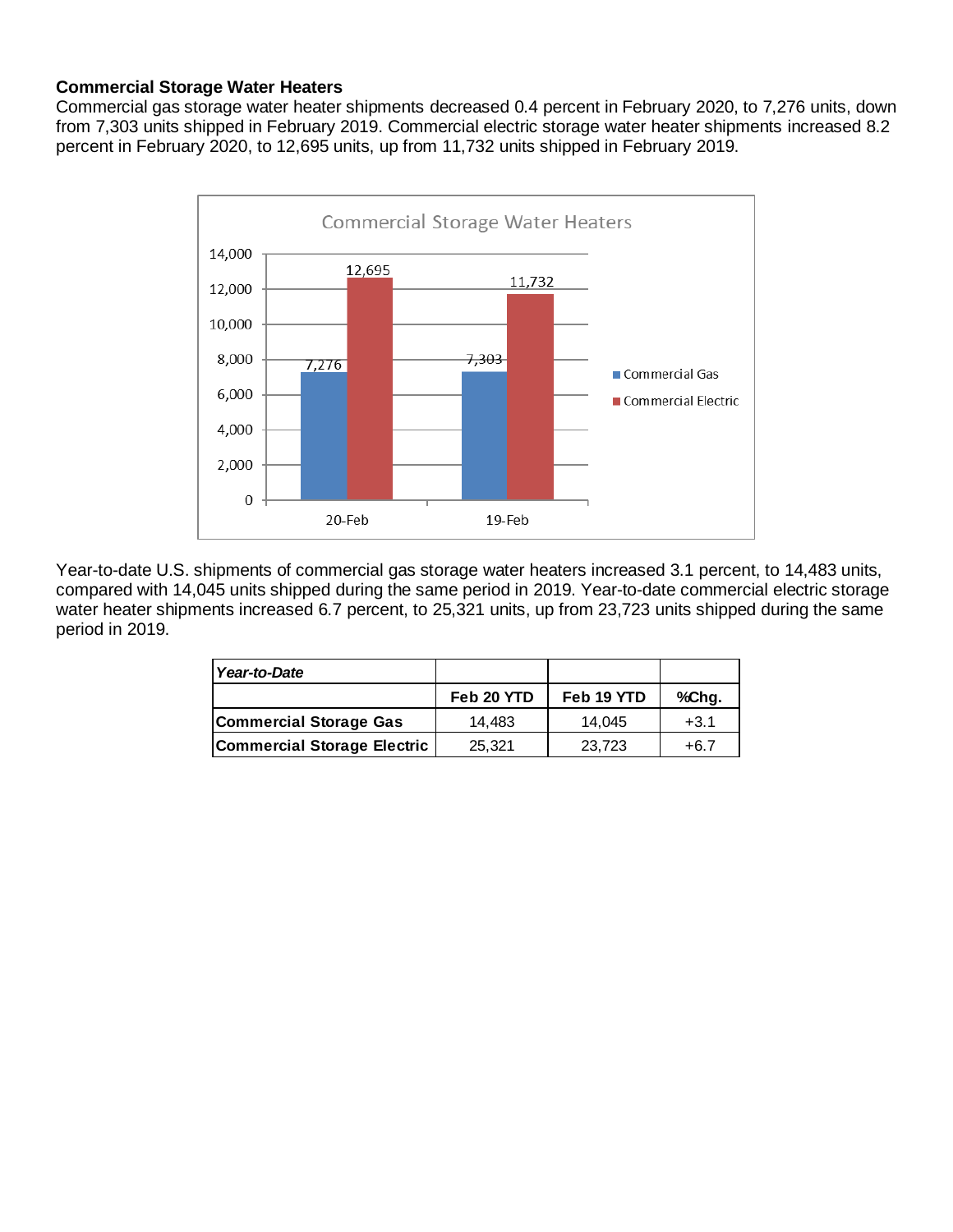# **Warm Air Furnaces**

U.S. shipments of gas warm air furnaces for February 2020 decreased 17.9 percent, to 202,583 units, down from 246,778 units shipped in February 2019. Oil warm air furnace shipments decreased 5.1 percent, to 2,255 units in February 2020, down from 2,377 units shipped in February 2019.



Year-to-date U.S. shipments of gas warm air furnaces decreased 10.2 percent, to 430,289 units, compared with 479,099 units shipped during the same period in 2019. Year-to-date U.S. shipments of oil warm air furnaces decreased 21.7 percent, to 4,653 units, compared with 5,945 units shipped during the same period in 2019.

| Year-to-Date                 |            |            |         |
|------------------------------|------------|------------|---------|
|                              | Feb 20 YTD | Feb 19 YTD | % Chg.  |
| <b>Gas Warm Air Furnaces</b> | 430.289    | 479.099    | $-10.2$ |
| <b>Oil Warm Air Furnaces</b> | 4,653      | 5.945      | -21.7   |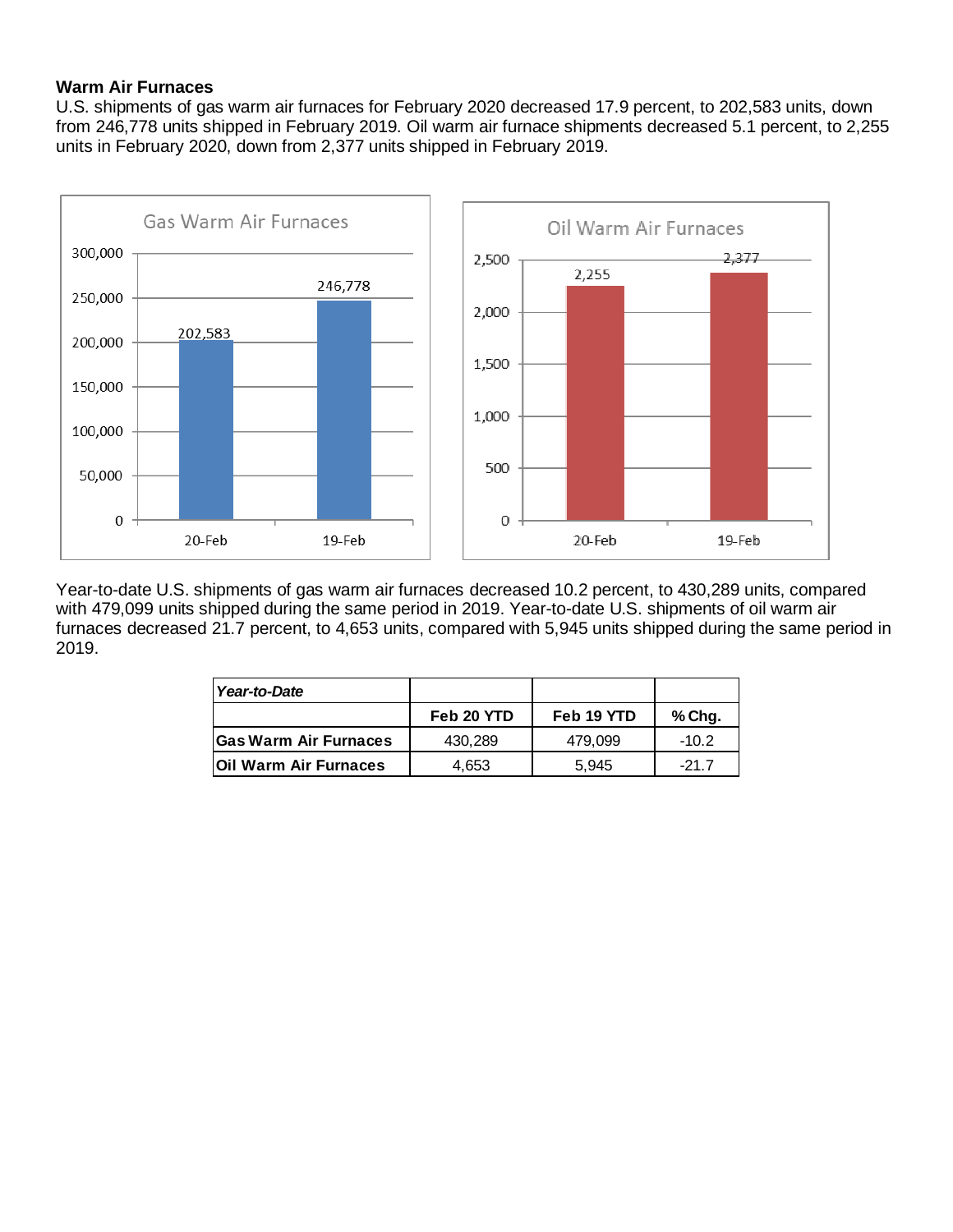# **Central Air Conditioners and Air-Source Heat Pumps**

U.S. shipments of central air conditioners and air-source heat pumps totaled 558,853 units in February 2020, up 5.8 percent from 528,416 units shipped in February 2019. U.S. shipments of air conditioners increased 3.3 percent, to 325,697 units, up from 315,183 units shipped in February 2019. U.S. shipments of air-source heat pumps increased 9.3 percent, to 233,156 units, up from 213,233 units shipped in February 2019.



Year-to-date combined shipments of central air conditioners and air-source heat pumps increased 4.9 percent, to 1,099,032, up from 1,047,404 units shipped during the same period in 2019. Year-to-date shipments of central air conditioners increased 5.9 percent, to 634,008 units, up from 598,681 units shipped during the same period in 2019. The year-to-date total for heat pump shipments increased 3.6 percent, to 465,024, up from 448,723 units shipped during the same period in 2019.

| Year-to-Date                  |            |            |        |
|-------------------------------|------------|------------|--------|
|                               | Feb 20 YTD | Feb 19 YTD | % Chg. |
| Air Conditioners & Heat Pumps | 1,099,032  | 1,047,404  | $+4.9$ |
| <b>Air Conditioners Only</b>  | 634,008    | 598,681    | $+5.9$ |
| <b>Heat Pumps Only</b>        | 465,024    | 448.723    | $+3.6$ |